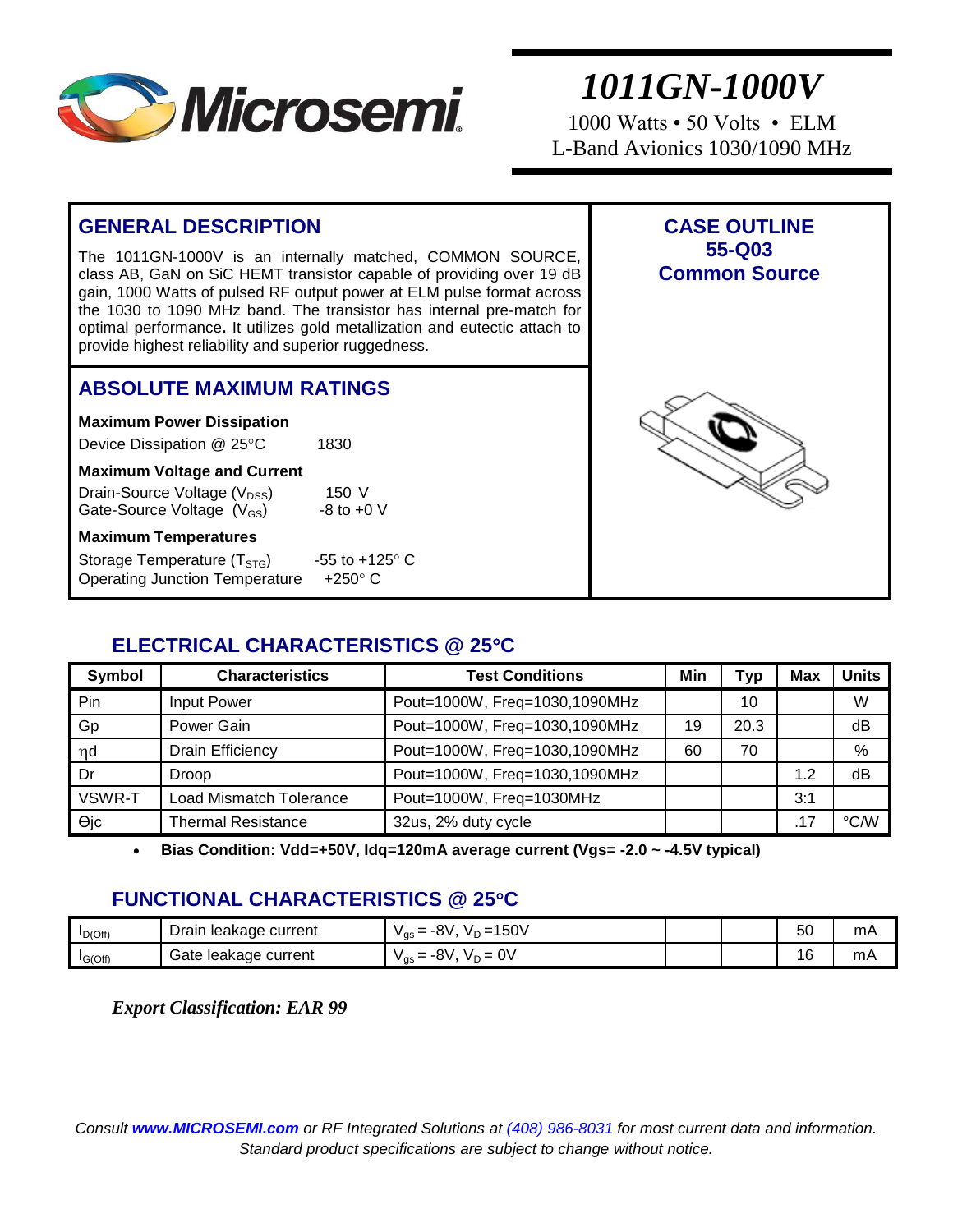

1000 Watts • 50 Volts • ELM L-Band Avionics 1030/1090 MHz

## **TYPICAL PERFORMACE DATA UNDER MODE-S ELM (32µS on 18µS off, N=48 pulses, DF=6.4%)**

| <b>Frequency</b> | Pin<br>(W) | Pout<br>(W) | Id<br>(A) | <b>RL</b><br>(dB) | $\eta_{\rm D}$ @ pulse 1<br>(%) | Gain<br>(dB) | Droop @ Pulse 48<br>(dB) |
|------------------|------------|-------------|-----------|-------------------|---------------------------------|--------------|--------------------------|
| 1030 MHz         | 9.3        | 1000        | 1.85      | $-14$             | 69                              | 19.5         | 0.80                     |
| 1090 MHz         | 9.3        | 1000        | 1.75      | $-10$             | 73                              | 19.5         | 0.80                     |

# **TYPICAL PERFORMACE DATA UNDER (32µS, DF=2%)**

| <b>Frequency</b> | Pin<br>(W) | Pout<br>(W) | ld<br>(A) | RL<br>(dB) | η <sub>D</sub><br>(%) | Gain<br>(dB) | <b>Droop</b><br>(dB) |
|------------------|------------|-------------|-----------|------------|-----------------------|--------------|----------------------|
| 1030 MHz         | 8.9        | 1000        | .61       | $-13$      | 78                    | 20.5         | .15                  |
| 1090 MHz         | 10         | 1000        | .57       | $-10$      | 84                    | 20.0         | .15 <sub>7</sub>     |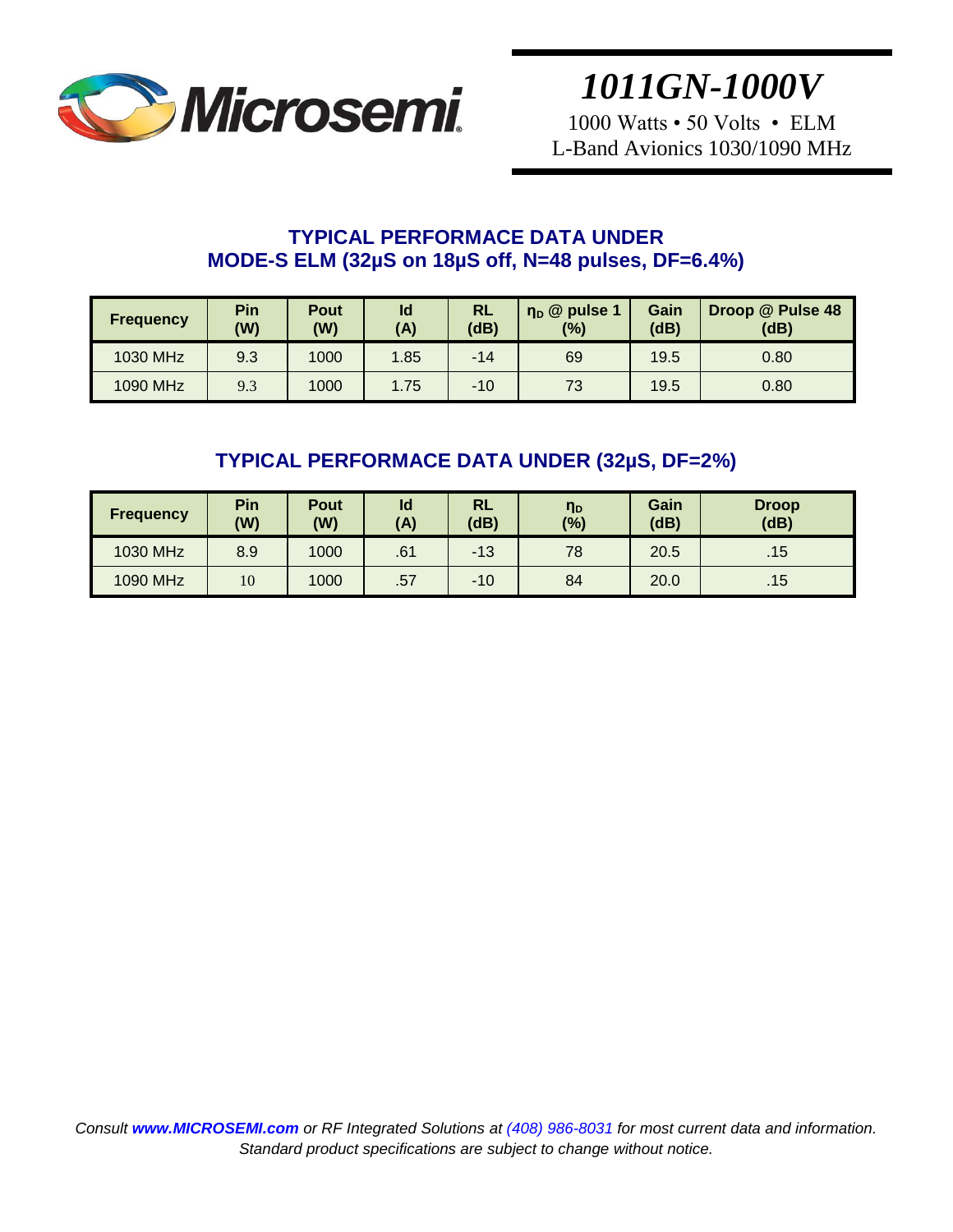

1000 Watts • 50 Volts • ELM L-Band Avionics 1030/1090 MHz

## **TEST CIRCUIT (inches)**

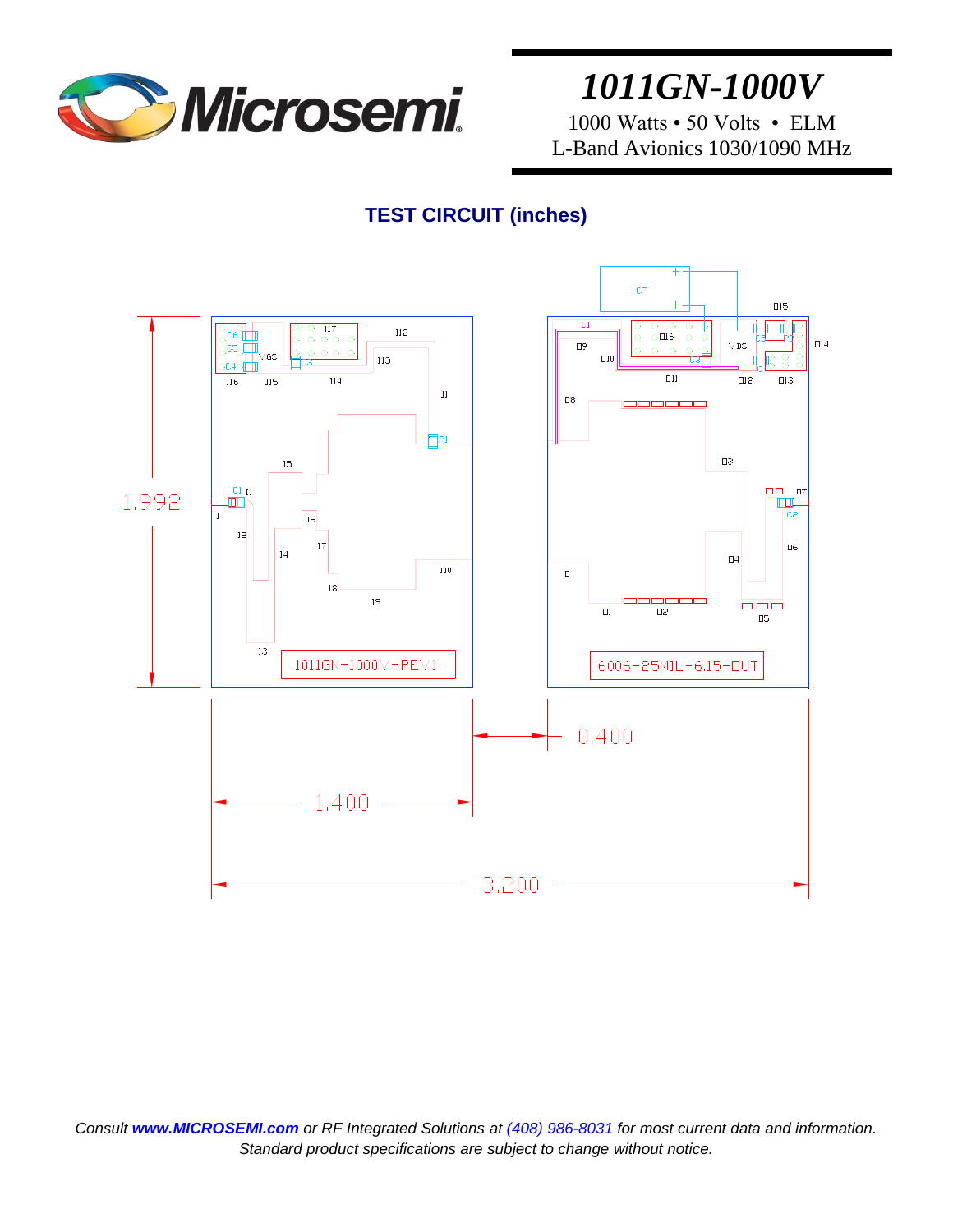

1000 Watts • 50 Volts • ELM L-Band Avionics 1030/1090 MHz

| <b>Item</b>    | <b>Description</b>         | Value         | <b>Item</b>    | W<br>(mil) | (mil) | <b>Item</b>    | W<br>(mil) | (mil) |
|----------------|----------------------------|---------------|----------------|------------|-------|----------------|------------|-------|
| C <sub>1</sub> | Chip Cap A size            | 100 pF        |                | 36         | 124   | $\circ$        | 656        | 219   |
| C <sub>2</sub> | Chip Cap A size            | 100 pF        | 1              | 36         | 48    | O <sub>1</sub> | 1086       | 175   |
| C <sub>3</sub> | Chip Cap B size            | 100 pF        | 2              | 36         | 404   | O <sub>2</sub> | 1000       | 450   |
| C <sub>4</sub> | Chip Cap B size            | 1,000 pF      | $\overline{3}$ | 335        | 152   | O <sub>3</sub> | 320        | 228   |
| C <sub>5</sub> | Chip Cap B size            | 100,000 pF    | 4              | 36         | 280   | O <sub>4</sub> | 36         | 265   |
| C <sub>6</sub> | Electrolytic Cap (63V)     | $2.2 \mu F$   | 15             | 298        | 180   | O <sub>5</sub> | 100        | 218   |
| C7             | Electrolytic Cap (63V)     | 4700 µF       | 16             | 90         | 79    | O <sub>6</sub> | 89         | 448   |
| R <sub>1</sub> | Chip Resistor size 0805    | $20.5 \Omega$ | 7              | 300        | 60    | O <sub>7</sub> | 36         | 124   |
| R <sub>2</sub> | Chip Resistor size 0805    | $5.1 \Omega$  | 8              | 769        | 52    | O <sub>8</sub> | 36         | 548   |
| L1             | 22 AWG cu wire, L=1700 Mil |               | 9              | 943        | 418   | O <sub>9</sub> | 100        | 368   |
|                |                            |               |                |            |       |                |            |       |

|                | <b>COMPONENT LIST</b>                                           |               |             | <b>INPUT</b> |            | <b>OUTPUT</b> |                 |            |            |
|----------------|-----------------------------------------------------------------|---------------|-------------|--------------|------------|---------------|-----------------|------------|------------|
| Item           | <b>Description</b>                                              | <b>Value</b>  | <b>Item</b> | W<br>(mil)   | L<br>(mil) |               | <b>Item</b>     | W<br>(mil) | L.<br>(mil |
| C <sub>1</sub> | Chip Cap A size                                                 | 100 pF        | I           | 36           | 124        |               | $\circ$         | 656        | 219        |
| C <sub>2</sub> | Chip Cap A size                                                 | 100 pF        | 1           | 36           | 48         |               | O <sub>1</sub>  | 1086       | 175        |
| C <sub>3</sub> | Chip Cap B size                                                 | 100 pF        | 12          | 36           | 404        |               | O <sub>2</sub>  | 1000       | 450        |
| C <sub>4</sub> | Chip Cap B size                                                 | 1,000 pF      | 13          | 335          | 152        |               | O <sub>3</sub>  | 320        | 228        |
| C <sub>5</sub> | Chip Cap B size                                                 | 100,000 pF    | 4           | 36           | 280        |               | O <sub>4</sub>  | 36         | 265        |
| C <sub>6</sub> | Electrolytic Cap (63V)                                          | $2.2 \mu F$   | 15          | 298          | 180        |               | O <sub>5</sub>  | 100        | 218        |
| C7             | Electrolytic Cap (63V)                                          | 4700 µF       | 16          | 90           | 79         |               | O <sub>6</sub>  | 89         | 448        |
| R <sub>1</sub> | Chip Resistor size 0805                                         | 20.5 $\Omega$ | 7           | 300          | 60         |               | O <sub>7</sub>  | 36         | 124        |
| R <sub>2</sub> | Chip Resistor size 0805                                         | $5.1 \Omega$  | 18          | 769          | 52         |               | O <sub>8</sub>  | 36         | 548        |
| L1             | 22 AWG cu wire, L=1700 Mil                                      |               | 9           | 943          | 418        |               | O <sub>9</sub>  | 100        | 368        |
|                |                                                                 |               | 110         | 620          | 300        |               | O <sub>10</sub> | 36         | 170        |
| Note:          |                                                                 |               | 111         | 36           | 477        |               | O11             | 36         | 530        |
|                | Need 2x of C3, C4, C5                                           |               | 112         | 36           | 296        |               | O12             | 270        | 192        |
|                | Board Material: Roger Duroid 6006, 0.025", $\epsilon_{r}$ =6.15 |               | 113         | 36           | 98         |               | O <sub>13</sub> | 110        | 144        |
|                |                                                                 |               | 114         | 36           | 450        |               | 114             | 272        | 80         |
|                |                                                                 |               | 115         | 270          | 162        |               | 115             | 108        | 104        |
|                |                                                                 |               | 116         | 270          | 164        |               | 116             | 194        | 430        |
|                |                                                                 |               | 117         | 194          | 360        |               |                 |            |            |
|                |                                                                 |               |             |              |            |               |                 |            |            |

|     | <b>INPUT</b> |            | OUTPUT          |            |            |  |  |  |  |  |
|-----|--------------|------------|-----------------|------------|------------|--|--|--|--|--|
| tem | W<br>(mil)   | L<br>(mil) | <b>Item</b>     | W<br>(mil) | L<br>(mil) |  |  |  |  |  |
| I   | 36           | 124        | $\circ$         | 656        | 219        |  |  |  |  |  |
| 1   | 36           | 48         | O <sub>1</sub>  | 1086       | 175        |  |  |  |  |  |
| 12  | 36           | 404        | O <sub>2</sub>  | 1000       | 450        |  |  |  |  |  |
| 13  | 335          | 152        | O <sub>3</sub>  | 320        | 228        |  |  |  |  |  |
| 4   | 36           | 280        | O <sub>4</sub>  | 36         | 265        |  |  |  |  |  |
| 15  | 298          | 180        | O <sub>5</sub>  | 100        | 218        |  |  |  |  |  |
| 16  | 90           | 79         | O <sub>6</sub>  | 89         | 448        |  |  |  |  |  |
| 7   | 300          | 60         | O <sub>7</sub>  | 36         | 124        |  |  |  |  |  |
| 18  | 769          | 52         | O <sub>8</sub>  | 36         | 548        |  |  |  |  |  |
| 19  | 943          | 418        | O <sub>9</sub>  | 100        | 368        |  |  |  |  |  |
| 110 | 620          | 300        | O10             | 36         | 170        |  |  |  |  |  |
| 11  | 36           | 477        | O11             | 36         | 530        |  |  |  |  |  |
| 112 | 36           | 296        | O12             | 270        | 192        |  |  |  |  |  |
| 113 | 36           | 98         | O <sub>13</sub> | 110        | 144        |  |  |  |  |  |
| 114 | 36           | 450        | 114             | 272        | 80         |  |  |  |  |  |
| 115 | 270          | 162        | <b>115</b>      | 108        | 104        |  |  |  |  |  |
| 116 | 270          | 164        | 116             | 194        | 430        |  |  |  |  |  |
| 117 | 194          | 360        |                 |            |            |  |  |  |  |  |